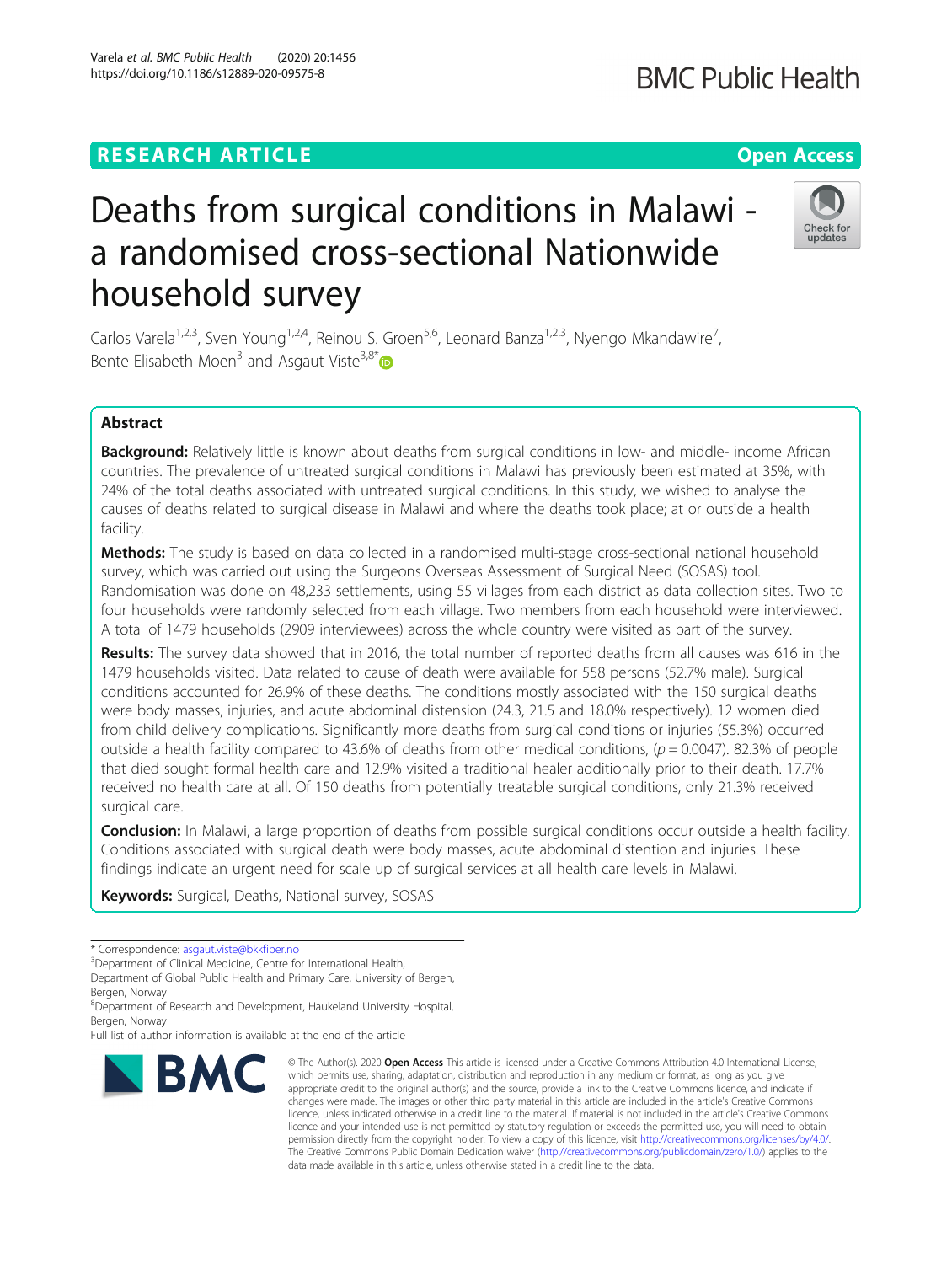# Background

Surgically treatable conditions are a major contributor to the global burden of disease. It is estimated that 11–15% of the global burden of disease, measured as disabilityadjusted life years (DALYs), could be treated and corrected surgically [[1,](#page-6-0) [2\]](#page-6-0). Surgical diseases account for up to 15% of the total DALYs lost globally, or 38 DALYs lost per 1000 people per year [[3\]](#page-6-0). Shrime et al. estimated that of the total deaths globally, 31.3% are related to surgical conditions, and 25.1% of DALYs were lost due to surgical conditions in LMICs [[4](#page-6-0)]. Untreated surgical conditions could contribute to 20% of the deaths affecting young adults in LMICs and to about 10% of all deaths globally [[2,](#page-6-0) [3\]](#page-6-0). Studies from several sub-Saharan African countries have found a prevalence of 6 to 35% for conditions needing surgical consultation or treatment [\[5](#page-6-0)–[8\]](#page-6-0).

Surgery has been described as the neglected stepchild of global health. Though there are more studies being done to map the burden of disease, there are few surgical care providers in low- and middle-income countries (LMICs) and low priority is given to surgical conditions by public health care systems [\[2\]](#page-6-0). Surgical need assessments in LMIC have shown that injuries, malignancies, congenital anomalies, complications of pregnancy and cataracts are the most predominant conditions requiring surgery [[1](#page-6-0), [9\]](#page-6-0). In addition, over 100 million people sustain traumatic injuries globally each year. Of these, more than 5 million people die from their injuries. This is more deaths than from HIV, malaria, and tuberculosis combined. About 90% of these take place in low- and middle-income countries (LMICs) [\[4](#page-6-0)]. Deaths and morbidity from surgery-related diseases in LMICs can be reduced by scaling up basic, life-saving surgical care [\[6,](#page-6-0) [7\]](#page-6-0).

Malawi is a low income country in south-eastern Africa with limited access to surgical care, especially for the majority rural population [\[5](#page-6-0), [10](#page-6-0)]. We have previously estimated the proportion of deaths from untreated surgical conditions in Malawi including trauma to be around 24% of all deaths [[5](#page-6-0)]. In this country wide cluster-randomised household survey, more than a third of the population was living with a condition that needed a surgical consultation or treatment. However, little is known about what injuries and surgical conditions result in death in Malawi, and what proportion is likely to be due to lack of access to surgical care.

Reducing deaths from trauma and other surgical conditions, requires knowledge of where the deaths occur, cause of death and what barriers there are to accessing surgical care [[11](#page-6-0), [12\]](#page-6-0). The aim of this study, therefore, was to outline the causes and location of deaths from untreated surgical conditions and trauma in Malawi.

# Methods

# Setting

This study is part of a larger project assessing the unmet surgical needs in Malawi [[5](#page-6-0), [13](#page-6-0)]. The research setting has previously been described in detail in the two related previous publications on untreated surgical conditions and transportation barriers in Malawi [\[5](#page-6-0), [13](#page-6-0)]. The population of Malawi is 18.4 million [\[10](#page-6-0)], with a GNI per capita of USD 340 (World Bank Group, 2016) [[14\]](#page-6-0). The country is divided into three geographic regions and 28 administrative districts. There are over 48,000 registered settlements [\[10](#page-6-0)], the majority of which are located in the rural areas with poor road infrastructure and limited access to health care [\[13](#page-6-0)] .

# Survey instrument

Surgeons OverSeas (SOS) have developed the Surgeons OverSeas Assessment of Surgical need (SOSAS) enhanced verbal autopsy tool [[6,](#page-6-0) [8,](#page-6-0) [15](#page-6-0), [16](#page-6-0)]. SOS granted permission to use and adapt the SOSAS survey tool to suit the Malawi setting. It was translated into the official local language, Chichewa, and was installed on portable electronic tablets that were used by trained data collectors [\[5,](#page-6-0) [13](#page-6-0)].

The SOSAS tool consisted of a questionnaire with three components; one for general household information, and forms for two individual household members who were identified by randomisation of the members of the household. The verbal autopsy included an inquiry on the number of people who died in the household in the 12 months prior to the interview, their gender and age and cause of death. Identification of a household member with the following conditions in the week before they died were considered to be surgical: bleeding or illness during child birth; abdominal distention or pain associated with vomiting and not passing stool; mass, swelling or growth e.g. breast tumours and limb tumours; Injury; acquired deformity; or wound not due to injury, or, in neonates; congenital deformity including conditions of any visible abnormality, feeding problems, problems with urinating or passing stool soon after birth.

Further, data were collected about duration of illness, place of death (home, health facility and elsewhere), and initial care. (SOSAS tool page 5 and 6, [www.surgeonover](http://www.surgeonoverseas.org/resources/)[seas.org/resources/](http://www.surgeonoverseas.org/resources/),. Causes of death not specified were recorded as other medical conditions.

## Pilot study and sample

A pilot study was done in rural areas of the capital city, Lilongwe, in February 2016, to validate the data collection tool in a Malawian set up. Fifteen third year medical students from the University of Malawi, College of Medicine were used as data collectors to interview 100 households, and 200 people in four different settlements within Lilongwe. The pilot study confirmed that the electronic questionnaire functioned well and gave an estimated prevalence of surgical conditions of 25%. This figure was used to estimate sample size for the national survey (5).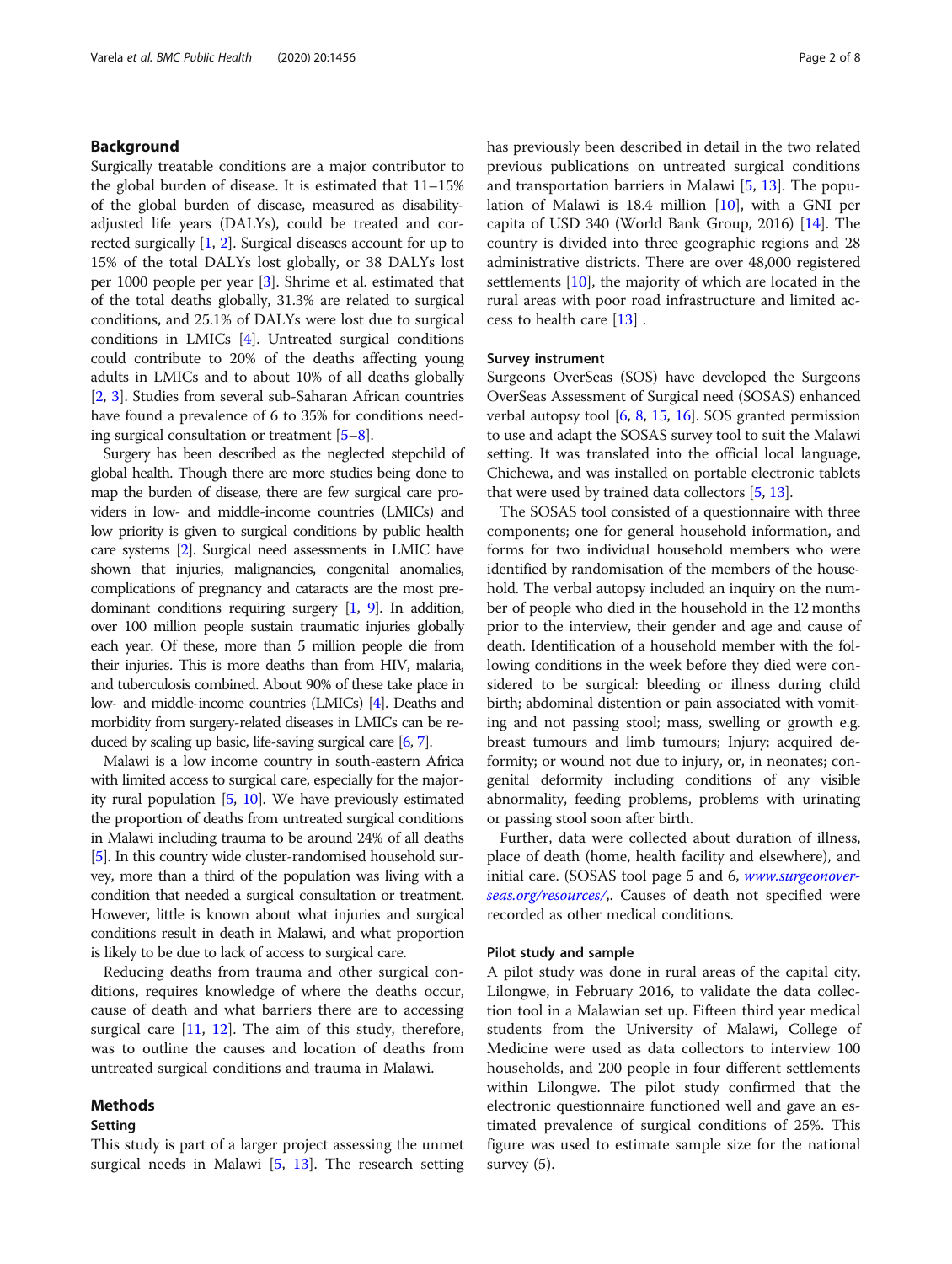The needed study population was estimated to be 1497 households national wide with 2994 (95% CI) interviewees and a design effect of 1.5. The Malawian National Statistics Office provided a list of all enumeration areas from the Malawi Census Board based on the 2008 national census records [\[10](#page-6-0)]. From the 28 administrative districts, 55 settlements were randomly selected using computer generated random numbers. From each settlement, 2–4 households were selected randomly depending on the size of the settlement i.e. 2 in smaller settlements and 4 in larger settlements. From each household, the head of the household and another randomly selected person were interviewed.

### Data collection

Thirty-two 3rd year medical students received a 10 days training course as data collectors before the pilot study, and a 5 days refresher course was conducted prior to the national survey. It took this team of data collectors (led by authors CV and LB) 10 weeks in July and August 2016 to visit the settlements randomised for inclusion (Fig. [1](#page-3-0); reprinted with permission from Malawi Medical Journal; MMJ 29(3)231–236 Sept 2017). 27 of 28 districts were visited. It was not possible to reach the remote Likoma Island district in Lake Malawi, due to time and funding constraints.

Due to language barriers in some rural areas with different local languages, some interviews were performed by use of translators. Data was exported directly into an Excel (Microsoft 2010) data-base on a computer at the end of each day for data security and to spot check data quality.

#### Data analysis

Data analysis was done using SPSS version 24. Pearson's Chi-square test was used to test the difference in rates in two different groups.

# Results

A total of 1479 households were included in the study. 1332 (90.1%) of the households were in rural areas. The median household size was 6 persons, and median age was 22 years. The total number of deaths reported due to all causes comprising surgical and medical conditions was 616. 58 entries did not have sufficient data on cause of death. 558 deaths were available for further evaluation. Of these, 150 (26.9%) were assessed as being caused by a surgical condition or injury. 12 deaths (8.3% of surgical deaths) were women in the age group 18–49 who died due to bleeding related to childbirth (Table [2](#page-4-0)). Children below 18 years represented 45.7% (255 persons) of the recorded deaths and 33.8% were below the age of 5 years (Table [1](#page-4-0)).

Health care was sought by 459 persons (82.3%) before their death, whereas 99 persons (17.7%) did not contact a health facility for medical care. There was 12.9% that additionally visited a traditional herbalist prior to a health facility. Of the people that died from assumed surgical conditions 32 (21.3%) received surgical care (11.3% major, 10% minor surgical intervention.) Household heads reported that, out of the 459 persons who sought health care, 284 (62.1%) of the total deaths went to a local health facility, while 59 (12.9% of all death) went to a traditional herbal medicine provider additionally for consultation and traditional medicine treatment, and the rest visited other distant health care facilities.

Of the 150 cases defined as related to surgical conditions (24.0% of total deaths), 35 (24.3%) were described as having a swelling or mass, 31 (21.5%) were related to injury and 27 (18.0%) were due to a condition with acute abdominal distension of less than 1 week duration (Table [2](#page-4-0)). Of the 31 injuries, 16 (51.6%) were related to road traffic accidents. The majority of these deaths (14 persons – 45.2%) occurred in the age group 18–49 (Table [3](#page-5-0)).

55.3% of probable surgical deaths occurred outside a healthy facility, compared to 43.6% of other deaths ( $p =$ 0.00473). (Table [4](#page-5-0))

# **Discussion**

This study has shown that 55.3% of deaths due to surgical conditions in Malawi occurred outside a health facility. This is higher than for deaths due to other medical conditions. Most of the surgical deaths outside health facilities happened at home. There are few studies on this topic, as most studies of surgical patients are based on hospitalized patients. However, a large study of 80,483 women of reproductive age in Mozambique indicated that 61.1% of deaths of women occurred at a health facility, 27.8% at home and 11.1% occurred somewhere else (for example on way to a health facility). These figures indicate similar problems as seen in the present study [[17\]](#page-7-0). The difference in proportion of deaths happening outside a health facility, between surgical related and non-surgical related deaths can be partially explained by the fact that some road traffic injuries will lead to death at the site of injury. However, this finding still highlights a large lack of capacity for transport and health care in Malawi.

The problem with lack of access to surgery and trauma centres in low income settings has also been described in a study on acute abdominal conditions and other emergency conditions in India and lack of emergency obstetric services in Mozambique [\[18](#page-7-0), [19\]](#page-7-0). A study done in Zambia demonstrated that only 16.5% of the hospitals met the WHO minimum standards of safe surgical care [[20\]](#page-7-0). There is a similar situation in Malawi with low standards of safe surgery in rural health facilities [[21](#page-7-0)]. In addition, the need of improvement in global surgical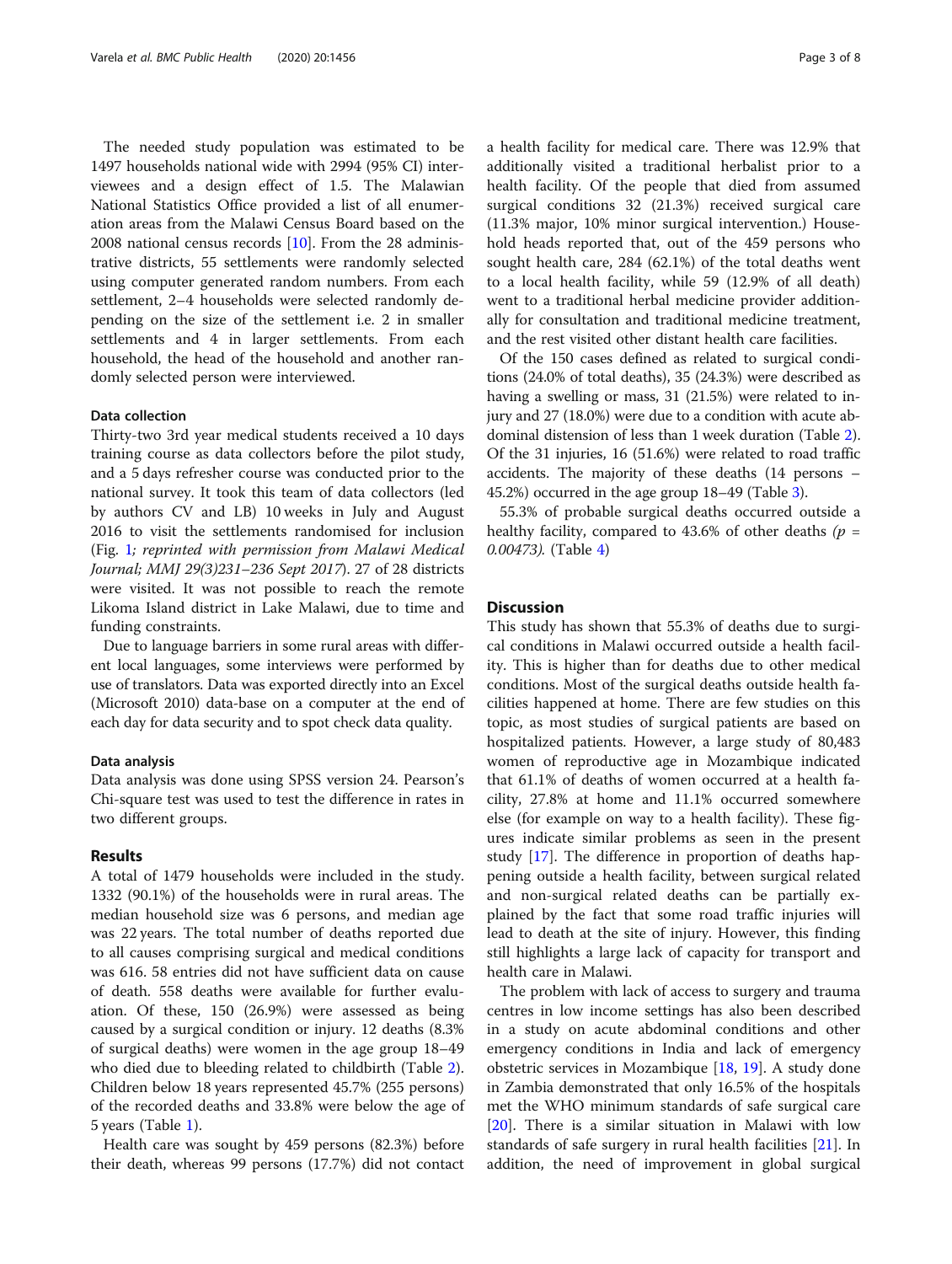<span id="page-3-0"></span>

care, particularly in low- income and middle- income countries is described in a review from 2019 [[21](#page-7-0)].

Some communities are remote, with large distances to health facilities, and family members may not have enough financial resources to help with transportation to the hospital [[13\]](#page-6-0). This presents a further delay, or barrier, to patients being able to present to the health facility, which in many cases leads to loss of life. People in the rural communities of Malawi often visit a traditional healer before considering visiting a formal health care facility [[22\]](#page-7-0). In our study, 12.9% of patients that died went to a traditional healer prior to visiting a formal health facility, possibly contributing to delayed presentation for surgical health care. Not all surgical conditions need operative interventions, but access to consultation with qualified health personnel can help identify those at risk and the need of surgical intervention or non-operative management.

The present study shows that surgical conditions that significantly affect mortality in Malawi were found to be 26.9% of all deaths. Overall the dominant causes of death were localised body masses, like breast mass,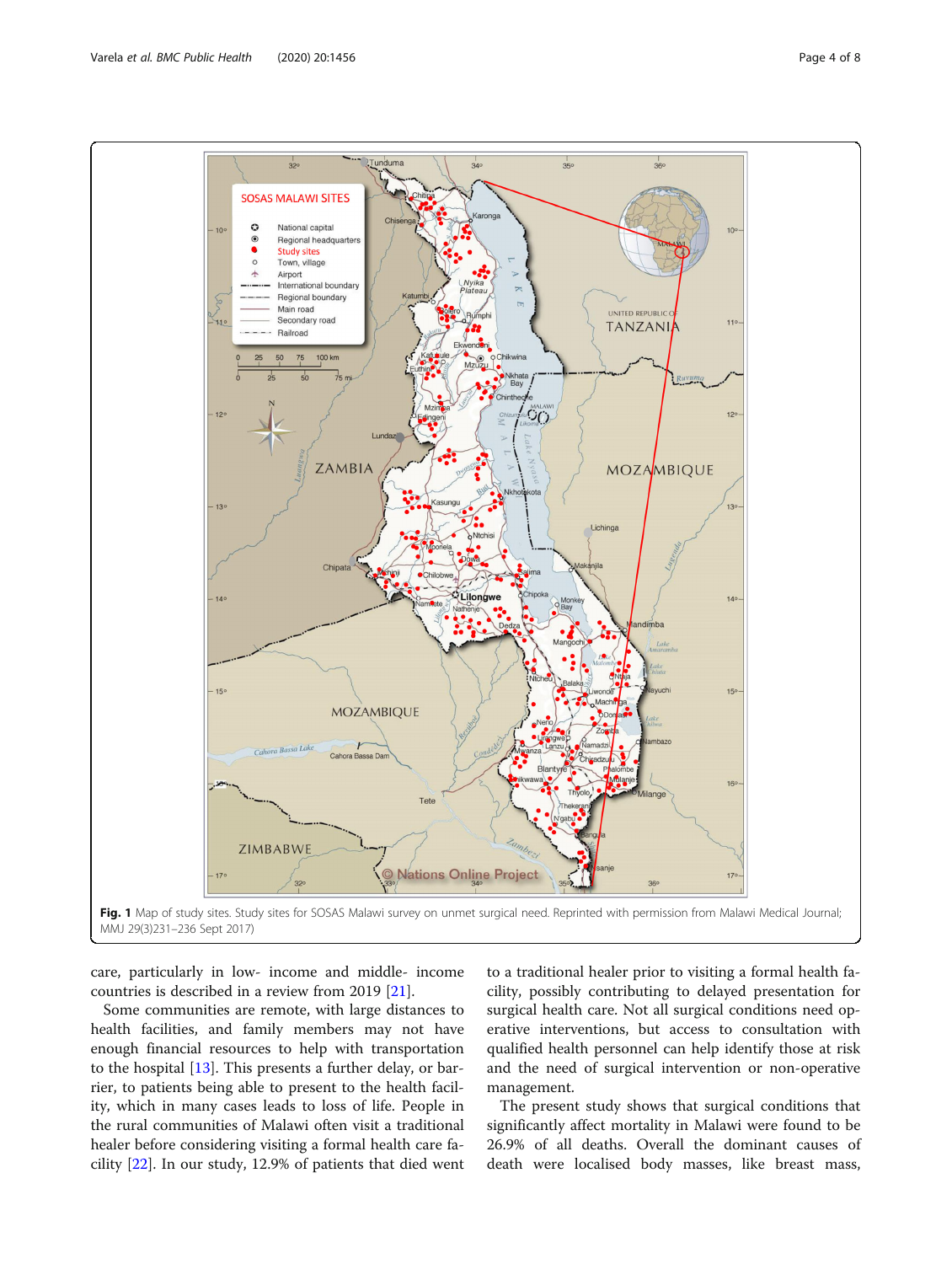<span id="page-4-0"></span>

| Table 1 Household deaths in preceding 12 months |  |
|-------------------------------------------------|--|
|-------------------------------------------------|--|

|                                   | Frequency (n) | (%)  |
|-----------------------------------|---------------|------|
| <b>House hold location</b>        |               |      |
| Rural                             | 1332          | 90.1 |
| Urban                             | 107           | 7.2  |
| Slum                              | 13            | 0.9  |
| Not recorded                      | 27            | 1.8  |
| <b>Total households</b>           | 1479          | 100  |
| Total Reported deaths             |               |      |
| Male                              | 294           | 52.7 |
| Females                           | 259           | 46.4 |
| Not recorded                      | 5             | 0.8  |
| All                               | 558           | 100  |
| Total Deaths by age group (years) |               |      |
| $0 - 4$                           | 188           | 33.8 |
| $5 - 17$                          | 67            | 12.1 |
| $18 - 49$                         | 172           | 31.0 |
| Above 50                          | 128           | 23.1 |
| Missing                           | 3             |      |
| Total                             | 558           | 100  |

extremity masses and other body torso masses, representing such conditions as tumours, abscesses and hernias. Acute abdominal distension and traumatic conditions were the other dominant causes of untreated surgical condition related deaths. Though abdominal distension can arise from other medical conditions, in this survey death related to abdominal distension was defined by the interviewer as an acute death occurring within 1 week of the abdominal distension. This condition is highly suspicious of a surgical condition e.g. bowel obstruction or bowel perforation with peritonitis. There is little literature on this from Malawi. A previous study at a referral hospital in Lilongwe showed that the common aetiology for peritonitis were appendicitis and

**Table 2** Causes of death in the past year according to age

intestinal volvulus. It was also found that 11% of acute abdominal presentation with peritonitis was due to perforated peptic ulcer and small intestinal perforation respectively, and mortality from this was 15% [\[23](#page-7-0)]. The complications of untreated surgical conditions like bowel perforation, gangrene, dehydration and respiratory compromise can result in high morbidity and mortality rates. A study in East Africa reported morbidity rate of 24% and a mortality rate of 12.9% from abdominal surgical conditions due to bowel obstruction [\[24](#page-7-0)].

Children, below the age of 5, represented 18.8% of the surgical deaths with the majority of them dying from congenital disorders (40.7%). A study in a paediatric population in Malawi from 2016, reported a mortality rate of 23.3% in neonates due to different kinds of intestinal obstruction, most of which were congenital [\[25](#page-7-0)]. This study also showed that, in children, congenital surgical conditions, such as Hirschsprung's disease and anorectal malformations, accounted for 29 and 18.5% of intestinal obstructions in neonate respectively [[25](#page-7-0)]. This is associated with high mortality if not diagnosed promptly and treated properly in time by surgical intervention. Similarly, a Kenyan study showed that the highest mortality rates among neonates and infants were related to acute abdomen, 7% of congenital deaths [\[24](#page-7-0)]. In our study there were 11 neonates that died from congenital surgical conditions after being born alive. This survey did not investigate the burden of still birth, as these are culturally not registered as part of the population in Malawi. Congenital intestinal obstruction in neonates constitutes a major portion of neonatal surgical problems. Similar to our study, the Kenyan study was based on information from households. However, the Kenyan study used other categories for the reasons for death and had a longer observation period [[24](#page-7-0)].

Trauma is another leading cause of death, and in our study it contributed to 21.5% of all surgical deaths, mainly in the age group 18–49. There were 16 persons

|                             | <b>Injury</b> | Infected<br>wound | <b>Bleed from</b><br>child birth | Regional<br><b>Body mass</b> | Congenital<br>deformity | Acquired<br>deformity | <b>Acute Abdominal</b><br>distention | Surgical<br>deaths | Non-<br>surgical/<br><b>Medical</b> |
|-----------------------------|---------------|-------------------|----------------------------------|------------------------------|-------------------------|-----------------------|--------------------------------------|--------------------|-------------------------------------|
| $0-4$ yrs                   |               | 3                 | 0                                |                              | 11                      | 0                     | 5                                    | 27                 | 152                                 |
| $5-17$ yrs                  | 3             |                   |                                  | $\overline{4}$               | 2                       | 0                     | $\overline{7}$                       | 18                 | 49                                  |
| 18-49 yrs                   | 14            | 8                 | 10                               | 10                           | $\mathbf{0}$            | 5                     | 13                                   | 60                 | 115                                 |
| Above 50<br>yrs             | 13            | 3                 |                                  | 14                           | 2                       | $\overline{4}$        | $\overline{2}$                       | 39                 | 88                                  |
| <b>Unknown</b><br>age       | $\Omega$      | 2                 | $\mathbf{0}$                     | $\mathbf{0}$                 |                         | 3                     | $\mathbf{0}$                         | 6                  | $\overline{4}$                      |
| Surgical<br>deaths:<br>n(%) | 31<br>(21.5%) | 15 (10.4%)        | 12 (8.3%)                        | 35 (24.3%)                   | 15 (10.4%)              | 9(6.3%)               | 27 (18.0%)                           | 150<br>$(26.9\%)$  | 408<br>(73.1%                       |

Total deaths 150, 10 missing data for age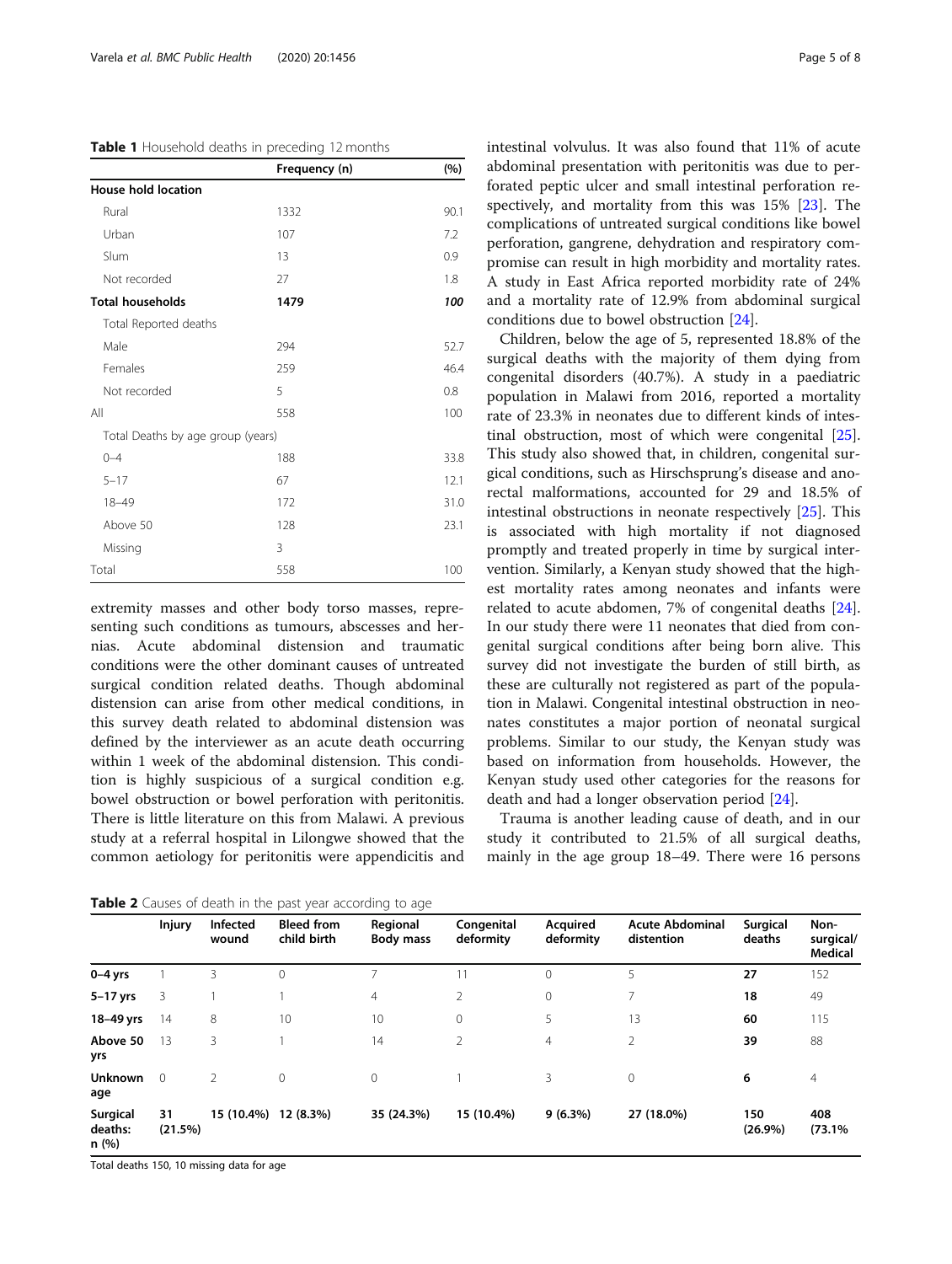#### <span id="page-5-0"></span>Table 3 Deaths due to trauma

|                                                    | <b>Bite/animal</b><br>attack | Burn/<br>explosion | <b>Traffic related</b><br>injuries | Fall from<br>height | Stab/<br>slash | Death age group n<br>(%) |
|----------------------------------------------------|------------------------------|--------------------|------------------------------------|---------------------|----------------|--------------------------|
| $0-4$ yrs                                          | 0                            |                    | 0                                  | $\mathbf{0}$        | 0              | $1(3.2\%)$               |
| $5-17$ yrs                                         | $\mathbf 0$                  |                    |                                    |                     |                | 4 (12.9%)                |
| 18-49 yrs                                          |                              | $\mathbf 0$        | 8                                  |                     | 4              | 14 (45.2%)               |
| Above 50 yrs                                       |                              | $\mathbf 0$        |                                    |                     |                | 12 (38.7%)               |
| Deaths from traumatic cause n<br>(%)<br>$(N) = 31$ | 2(6.5%)                      | 2(6.5%)            | 16(51.6%)                          | 4 (12.9%)           | 7 (22.5%)      | 31 (100%)                |

<sup>a</sup>Responses from household members in reply to the question: ... ."condolences for your loss ... ..which one of the above injuries may have caused the death of your family member?

(51.6% of traumatic deaths) that died from traffic related injuries. This reflects findings from another study in Malawi that showed a rapid rise in road traffic injuries in Malawi from 2009 to 2015 [[26\]](#page-7-0).

We registered 12 women who died during pregnancy and childbirth. However, the specific cause of death was in most cases not documented, except that bleeding was reported. Death from child birth complications was due to excessive haemorrhage associated with child delivery, i.e. post-partum haemorrhage. The Maternal Mortality Ratio in Malawi has been estimated at 675 maternal deaths/100000 live births during the period 2004–2010 [[20\]](#page-7-0). It should be noted that this figure is far from Sustainable Development Goal 3.1, where the aim is to reduce maternal mortality to less than 70 per 100,000 live births [\(www.who.int/sdg/targets/en/\)](http://www.who.int/sdg/targets/en/).

A study done in Malawi assessing maternal mortality from delays in accessing obstetric medical care showed that the cost of transport and insufficient family finances, poor road conditions or terrain, shortage of health workers and providers, long travel to the nearest health facility and an inadequate referral system contributed significantly to delays in timely obstetric care. In this study 62.2% of maternal deaths occurred at a health facility while 21.2% of the deaths happened at home [[27\]](#page-7-0). Improving health facility systems and implementing models like "saving mothers, giving life" (SMGL) initiatives may help to reduce deaths that happen from acute obstetric complications at rural or primary health care centres [\[28\]](#page-7-0).

The absence of appropriate surgical care in LMICs results in many unnecessary deaths from curable surgical

conditions. This lack of services contributes to significant disability, economic loss and ultimately compromises the quality of life for people living in these regions. Key barriers to accessing surgical services are; cost of transport, distance, poor roads, and lack of suitable transport [[13\]](#page-6-0). Most people present late to health facilities as a result of the different transportation barriers they have faced [\[13](#page-6-0)]. Cultural issues like consulting the traditional herbalist for traditional medical intervention might also delay timely surgical intervention.

A limitation of this study was that the information of the causes of death was limited, since in many cases, no clear diagnosis was given. Data relies on the medical understanding of the informant, and this is likely to have weaknesses. However, in a validation study in Nepal, the SOSAS survey was compared with a visual examination and demonstrated high concordance with the selfreports from the participants [\[29](#page-7-0)]. Another limitation is that the information might be hampered by recall bias, with the informant thinking back in time over the past year, as well as specific causes of the events surrounding the deaths. However, this study also has many strengths, most obviously its sample size, response rate and covering nearly the whole geographical area of Malawi through randomization of survey sites. The interviewers were skilled and specifically trained for the study, and they used a standardized interview guide developed specifically to assess surgical need. Interviews were chosen because other sources for this information were not available in Malawi. Also, questionnaires were not an option, due to a moderately high illiteracy rate in Malawi [[30\]](#page-7-0), and a lack of culture for this type of data gathering.

Table 4 Location of death for persons that died during the last year

|                                               | At health Facility | At home     | <b>Other location</b> | Unknown location | <b>Total</b> |
|-----------------------------------------------|--------------------|-------------|-----------------------|------------------|--------------|
| Deaths related to probable surgical condition | 61 (10.9%)         | 67 (12.0%)  | $16(2.9\%)$           | 6(1.1)           | 150 (26.9%)  |
| Other deaths/medical                          | 227 (40.7%)        | 164 (29.4%) | $14(2.5\%)$           | 4(0.7)           | 408 (73.1%)  |
| Total deaths                                  | 288 (51.6%)        | 231 (41.4%) | $30(5.4\%)$           | 10(1.8)          | 558 (100%)   |

Total deaths 558, 10 missing data for location

a Response of household head" … . Condolences for your loss, where did your family member die from one of the above locations …?"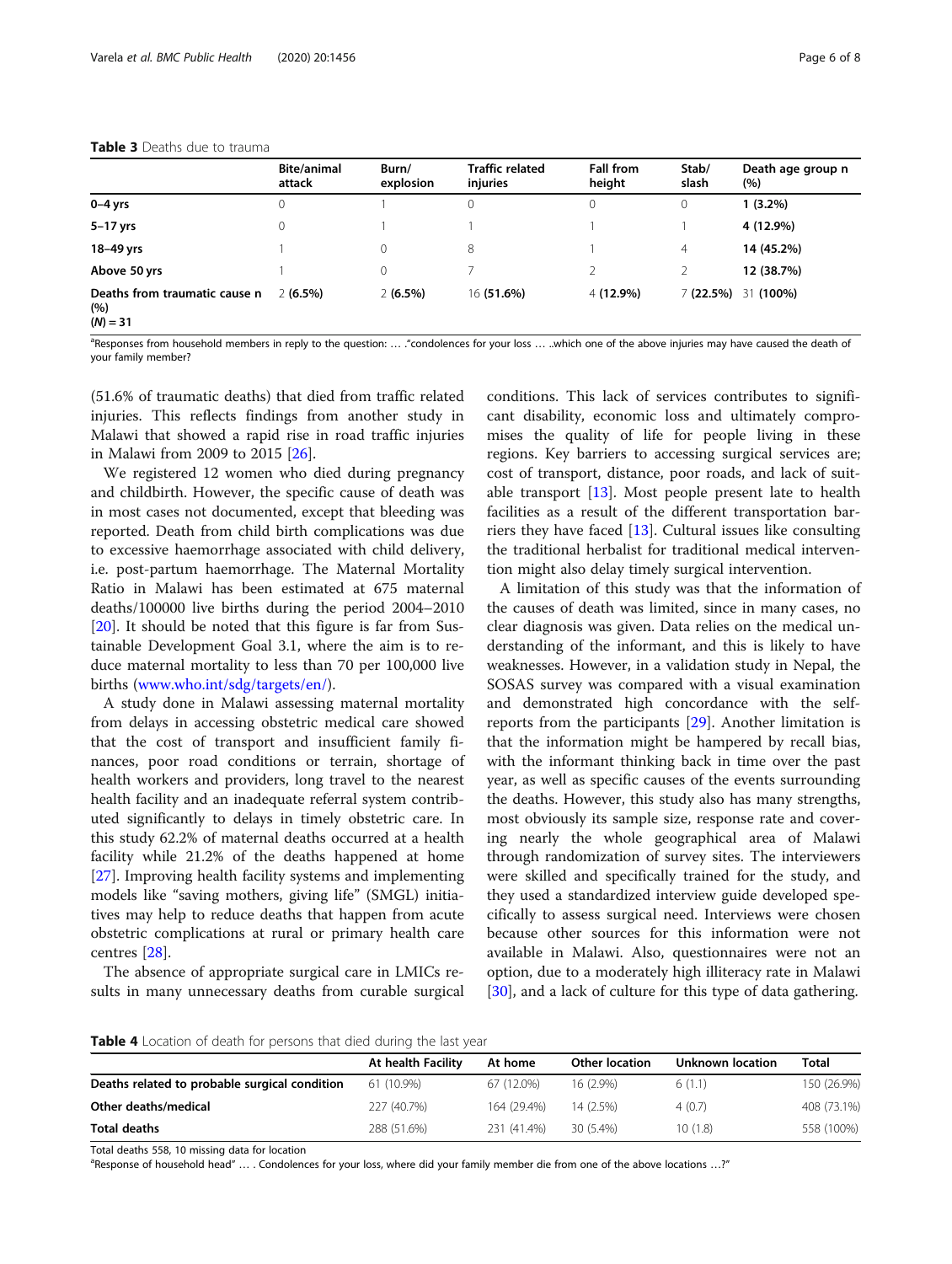# <span id="page-6-0"></span>Conclusion

In Malawi, deaths due to probable surgical causes were characterised by body swellings or tumours, acute abdominal distention and injuries. Over half the deaths from surgical conditions occurred outside a health facility, significantly more than seen for non-surgical conditions. This indicates an urgent need for scale up of surgical services at all health care levels in Malawi.

#### Abbreviations

CAM: Complementary and Alternative Medicine; CI: Confidence Interval; DALYs: Disability Adjusted Life Years; EHP: Essential Health Package; LIC: Low income countries; LMIC: Low and middle income countries; MMR: Maternal Mortality Ratio; NGO: Non-Government Organisation; NORAD: Norwegian Programme for Capacity Development in Higher Education and Research for Development; SOSAS: Surgeons Overseas Assessment of Surgical need; SPSS: Statistical Package for Social Scientists; SSA: Sub – Saharan Africa; WHO: World Health Organisation

#### Acknowledgements

The authors would like to thank the data collectors: Manduwa Saka, Wongani Mumba, Blessings Phakati, Lovemore Malunga, Peter Jere, Annie Chimaimba, Loviisa Mulanje, Samuel Mpinganjira, Mercy Josiah, Watipaso Mkhuta, Patricia Muwanya, Andrew Malanga, Henry Mwakalinga, Trasizio January, Dickson Hangiwa, Timothy Mutafya, Dan Msamanyada, Denis Chauma, Agatha Mlenga, Prince Goliati, Moses Msukuma, John Phalula. Without their hard and dedicated work over 2 months in 2016, this study would not have been possible. We also thank Elinor Barte, University of Bergen for important language editing of the text.

#### Authors'contributions

CGV: project idea, planning implementation, data collection, first manuscript draft and revisions. SY: project idea and planning, supervision, data interpretation, manuscript revisions. NM: supervision, data interpretation, manuscript revisions. RG: supervision, data interpretation, manuscript revision. LNB: data collection, manuscript revisions. BEM: supervision, planning and manuscript revisions. AV: project idea and planning, supervision, manuscript revisions, assisted with data analysis and interpretation. Corresponding author. All the above authors have reviewed and approved the manuscript for submission for publication.

#### Funding

Permission to use the SOSAS tool was granted at no cost by the Surgeons Overseas group. The Norwegian Agency for Development Cooperation (NORAD) financed a "Norhed" Programme supporting the training of surgeons and surgical research in Malawi. This programme provided a PhD grant to authors CGV and LNB, payed the costs for data collection exercise and financed the computer tablets for data collection. The computer tablets were donated to the Kamuzu Central Hospital Surgery Department for further surgical research at the end of the study. The Norhed programme also covered costs in relation to data collectors support for meals, transport costs and accommodation during the data collection period.

#### Availability of data and materials

The data sets used and analyses during the study are available from the corresponding author on reasonable request.

#### Ethics approval and consent to participate

The research was approved by the College of Medicine Research Ethics Committee, a local National Research and Ethics body for all medical research(P03/15/1696), and Norwegian Regional Research ethics committee (2016/1392/REK Vest). Consent (for the adults) and assent (for the minors) forms were designed and translated into the local languages. These were read out in a local language to the participants to seek informed consent prior to conducting the interviews. Verbal consent and assent forms were approved by the ethics committees as part of the questionnaire for data collection.

# Consent for publication

This was not applicable.

#### Competing interests

There are no competing interests available from all authors.

#### Author details

<sup>1</sup> Department of Surgery, Kamuzu Central Hospital, Lilongwe, Malawi. <sup>2</sup>Department of Surgery, University of Malawi, College of Medicine, Lilongwe, Malawi. <sup>3</sup>Department of Clinical Medicine, Centre for International Health Department of Global Public Health and Primary Care, University of Bergen, Bergen, Norway. <sup>4</sup> Department of Orthopaedic Surgery, Haukeland University Hospital, Bergen, Norway. <sup>5</sup>Department of Obstetrics and Gynaecology, Johns Hopkins Medicine, Baltimore, USA. <sup>6</sup>Department of Obstetrics and Gynaecology, Alaska Native Medical Centre, Anchorage, USA. <sup>7</sup>Department of Surgery, University of Malawi, College of Medicine, Blantyre, Malawi. 8 Department of Research and Development, Haukeland University Hospital, Bergen, Norway.

# Received: 23 January 2020 Accepted: 21 September 2020 Published online: 25 September 2020

#### References

- 1. Ologunde R, Maruthappu M, Shanmugarajah K, Shalhoub J. Surgical care in low and middle-income countries: burden and barriers. Int J Surg. 2014; 12(8):858–63.
- 2. Farmer PE, Kim JY. Surgery and global health: a view from beyond the OR. World J Surg. 2008;32(4):533–6.
- 3. Price R, Makasa E, Hollands M. World health assembly resolution WHA68.15: "strengthening emergency and essential surgical care and anesthesia as a component of universal health coverage"-addressing the public health gaps arising from lack of safe, affordable and accessible surgical and anesthetic services. World J Surg. 2015;39(9):2115–25.
- 4. Shrime MG, Bickler SW, Alkire BC, Mock C. Global burden of surgical disease: an estimation from the provider perspective. Lancet Glob Health. 2015; 3(Suppl 2):S8–9.
- 5. Varela C, Young S, Groen R, Banza L, Mkandawire NC, Viste A. Untreated surgical conditions in Malawi: a randomised cross-sectional nationwide household survey. Malawi Med J. 2017;29(3):231–6.
- 6. Groen RS, Samai M, Petroze RT, Kamara TB, Cassidy LD, Joharifard S, et al. Household survey in Sierra Leone reveals high prevalence of surgical conditions in children. World J Surg. 2013;37(6):1220–6.
- 7. Van Buren NC, Groen RS, Kushner AL, Samai M, Kamara TB, Ying J, et al. Untreated head and neck surgical disease in Sierra Leone: a cross-sectional, countrywide survey. Otolaryngol Head Neck Surg. 2014;151(4):638–45.
- 8. Groen RS, Samai M, Kamara TB, Kushner AL. The unmet surgical disease burden in the developing world. Lancet. 2012;379(9816):616.
- 9. Anderson JE, Erickson A, Funzamo C, Bendix P, Assane A, Rose J, et al. Surgical conditions account for the majority of admissions to three primary referral hospitals in rural Mozambique. World J Surg. 2014;38(4):823–9.
- 10. Goverment M. Malawi: 2008 population and housing census. National Statistical Office: Zomba; 2008.
- 11. Dare AJ, Onajin-Obembe B, Makasa EM. A snapshot of surgical outcomes and needs in Africa. Lancet. 2018;391(10130):1553–4.
- 12. Atiyeh BS, Gunn SWA, Hayek SN. Provision of essential surgery in remote and rural areas of developed as well as low and middle income countries. Int J Surg. 2010;8(8):581–5.
- 13. Varela C, Young S, Mkandawire N, Groen RS, Banza L, Viste A. Transportation barriers to access health care for surgical conditions in Malawi a cross sectional nationwide household survey. BMC Public Health. 2019;19(1):264.
- 14. Demirguc-Kunt A, Klapper L, Singer D, Van Oudheusden P. The global findex database 2014: Measuring financial inclusion around the world: The World Bank; 2015.
- 15. Groen RS, Samai M, Stewart KA, Cassidy LD, Kamara TB, Yambasu SE, et al. Untreated surgical conditions in Sierra Leone: a cluster randomised, crosssectional, countrywide survey. Lancet. 2012;380(9847):1082–7.
- 16. Groen RS, Samai M, Petroze RT, Kamara TB, Yambasu SE, Calland JF, et al. Pilot testing of a population-based surgical survey tool in Sierra Leone. World J Surg. 2012;36(4):771–4.